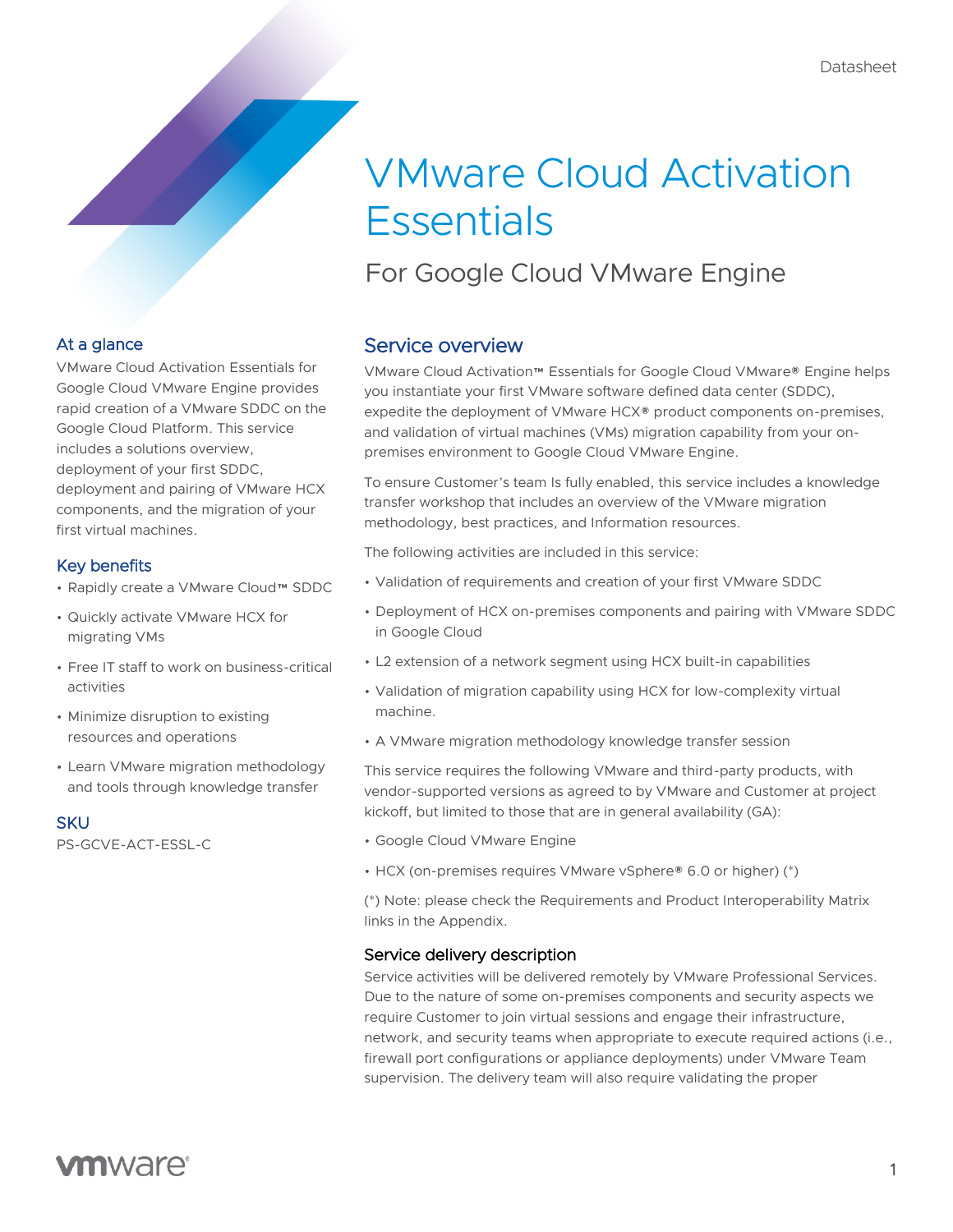configurations and requirements are in place before proceeding with the remote activities.

### Service capabilities

This service provides the following Customer capabilities:

- Creation of the VMware SDDC on the Google Cloud Platform
- Enablement of the workload mobility platform

### Project scope

The scope of the service is specified in the following tables per specific product and component:

| <b>Google Cloud VMware Engine</b>                       |                            |                                                                                                                                                                                                         |  |
|---------------------------------------------------------|----------------------------|---------------------------------------------------------------------------------------------------------------------------------------------------------------------------------------------------------|--|
| Specification                                           | Parameters                 | Description                                                                                                                                                                                             |  |
| Review<br>requirements and<br>validate user<br>accounts | Up to one $(1)$<br>cluster | Review and validation of SDDC<br>requirements and cloud accounts<br>entitlements                                                                                                                        |  |
| Cloud VPN                                               | Up to one (1)              | On-premises interconnectivity using Google<br>Cloud VPN is for low-volume data<br>connections. For additional Google Cloud<br>connection options, please check<br>the Hybrid Connectivity product page. |  |
| Configure firewall<br>rules                             | Up to five $(5)$           | Configure NSX gateway firewall rules within<br>the VMware SDDC                                                                                                                                          |  |

| <b>VMware HCX</b>                                 |               |                                                                                                       |
|---------------------------------------------------|---------------|-------------------------------------------------------------------------------------------------------|
| Specification                                     | Parameters    | Description                                                                                           |
| Google Cloud<br><b>VMware Engine</b><br>instances | Up to one (1) | VMware vCenter® server instance in Google<br>Cloud VMware Engine instance where to<br>pair VMware HCX |
| On-premises<br>vCenter server<br>instance         | Up to one (1) | On-premises vCenter server instance where<br>to deploy VMware HCX for pairing                         |
| On-premises<br>layer 2 network<br>extended        | Up to one (1) | On-premises layer 2 networks to be<br>extended with VMware HCX                                        |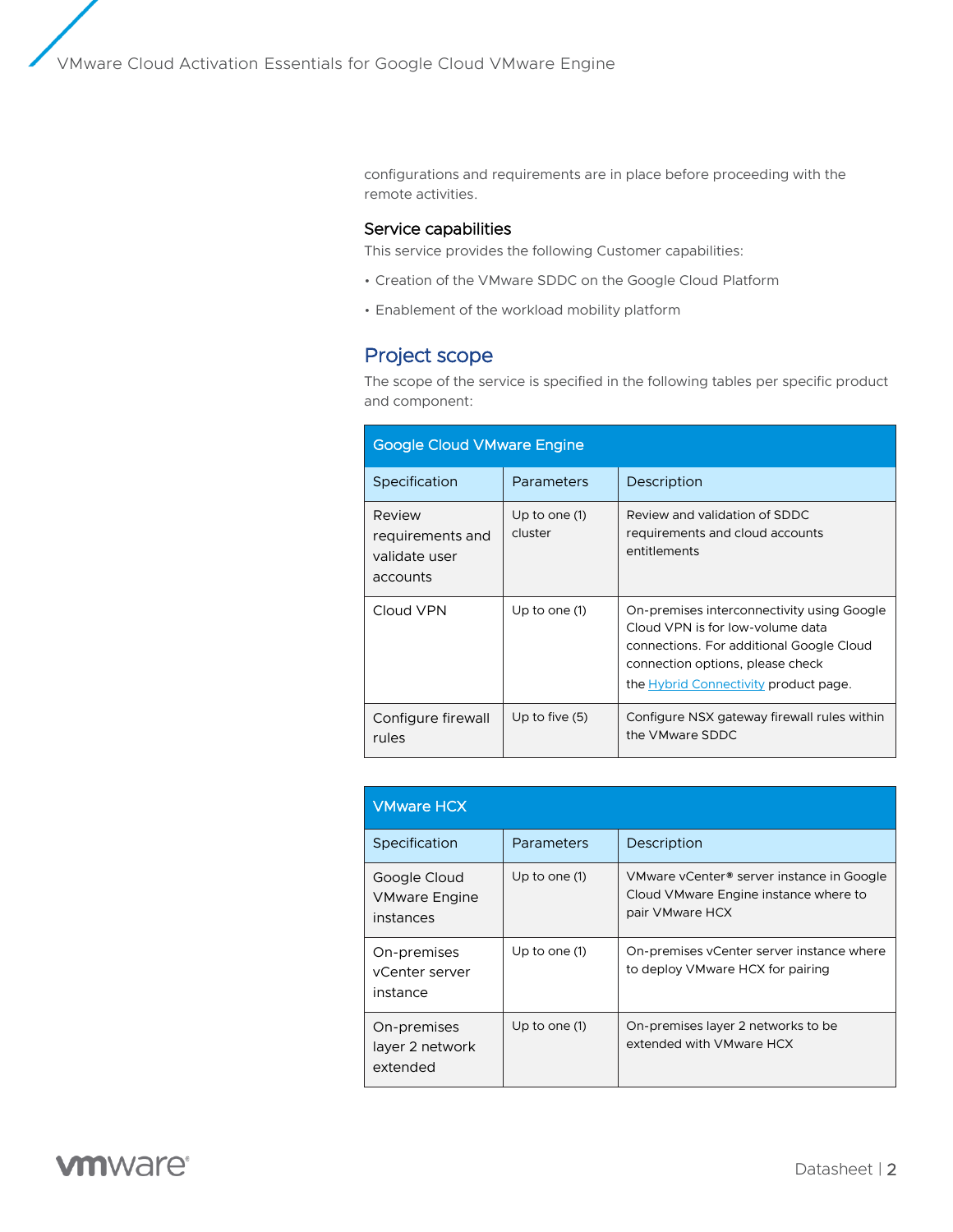| <b>Additional HCX</b><br>activities | Review of the on-premises HCX integration<br>with yCenter server and standalone<br>interfaces, the migration of up to five (5) |
|-------------------------------------|--------------------------------------------------------------------------------------------------------------------------------|
|                                     | low-complexity virtual machine for<br>validation purposes only.                                                                |

## Out of scope

The following are out of scope items for this service.

### General

- Installation and configuration of custom or third-party applications and operating systems on deployed virtual machines
- Operating system administration including the operating system itself or any operating system features or components
- Management of change to virtual machines, operating systems, custom or third- party applications, databases, and administration of general network changes within Customer control
- Remediation work associated with any problems resulting from the content, completeness, accuracy, and consistency of any data, materials, or information supplied by Customer
- Installation or configuration of VMware products not included in the scope of this document
- Installation and configuration of third-party software or other technical services that are not applicable to VMware components
- Installation and configuration of Customer-signed certificates
- Configuration of VMware products used for the service other than those implemented for the mutually agreed-to use cases
- Customer solution training other than the defined knowledge transfer session

### Google Cloud VMware Engine

- Creation of user roles and groups
- Creation of local accounts
- Configuration of LDAP/active directory sources
- Creation of networking segments, VPNs, and additional firewall rules not included in the specific service scope
- Google Cloud Platform, non-VMware components configuration and troubleshooting
- Design or configuration of interconnectivity between different SDDCs or other native cloud services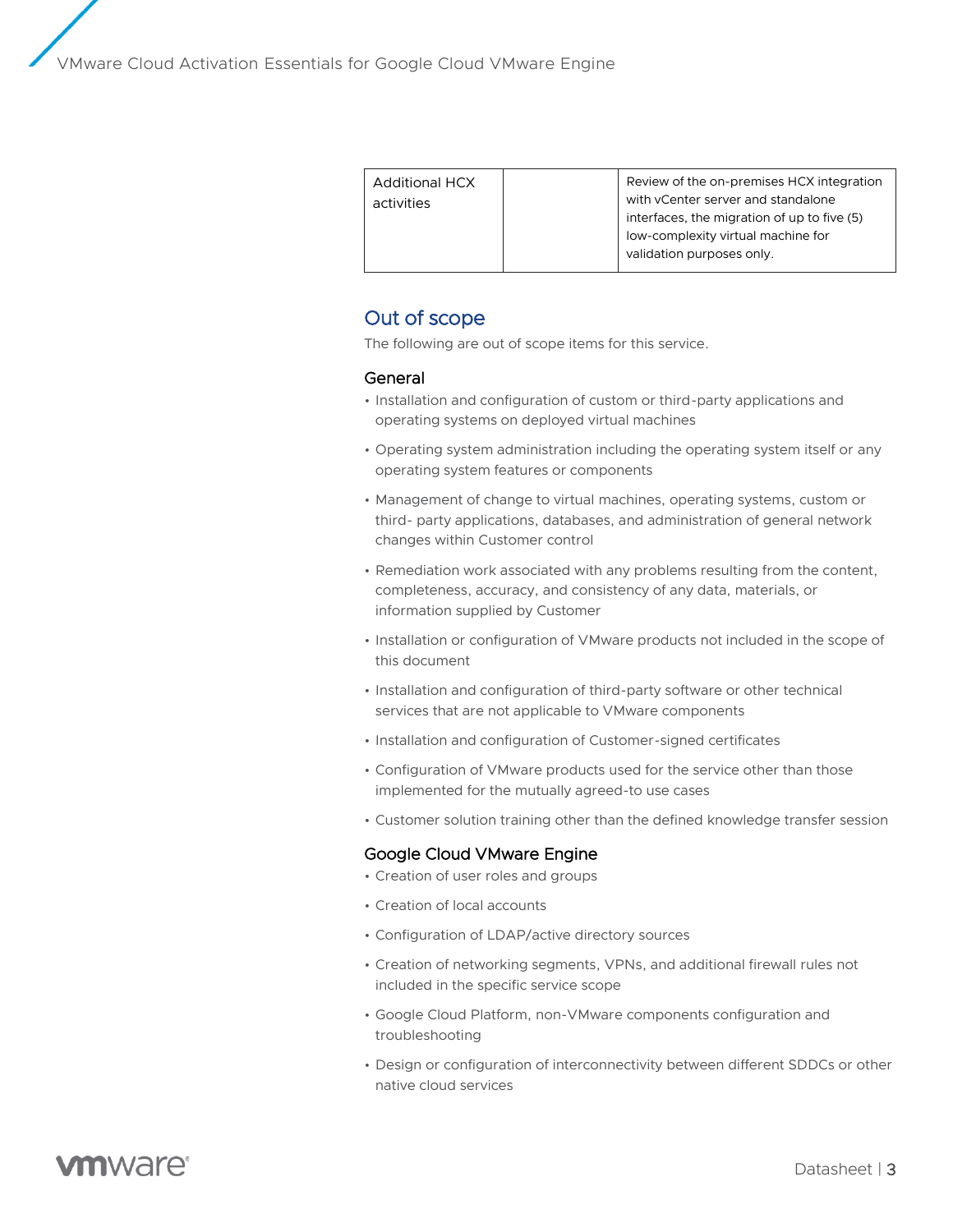• Google Cloud Hybrid connectivity configuration for dedicated interconnect or partner interconnect (se[e https://cloud.google.com/hybrid-connectivity](https://cloud.google.com/hybrid-connectivity) for details)

### VMware HCX

- Creation of additional network extensions or stretched networks
- Deployment of additional target or source endpoints
- Deployment and configuration of Enterprise features like OSAM, MON or mobility groups
- Available bandwidth and size of VMs will affect the time to replicate; the group of VMs that does not fit in an up to two (2) days of replication time will not be included

### Workload migration

- Pre and post application validation
- Backup/restore of virtual machines
- Multi-instances databases and/or part of database clusters will not be migrated
- No specific application dependency will be analyzed
- Virtual machines with raw device mappings (RDM) in physical compatibility mode cannot be bulk migrated
- Virtual machines with SCSI bus sharing cannot be migrated
- NSX security tags and configurations related to the virtual machine will not be migrated
- Virtual machine (with) snapshots cannot be migrated; HCX bulk migration will remove any snapshots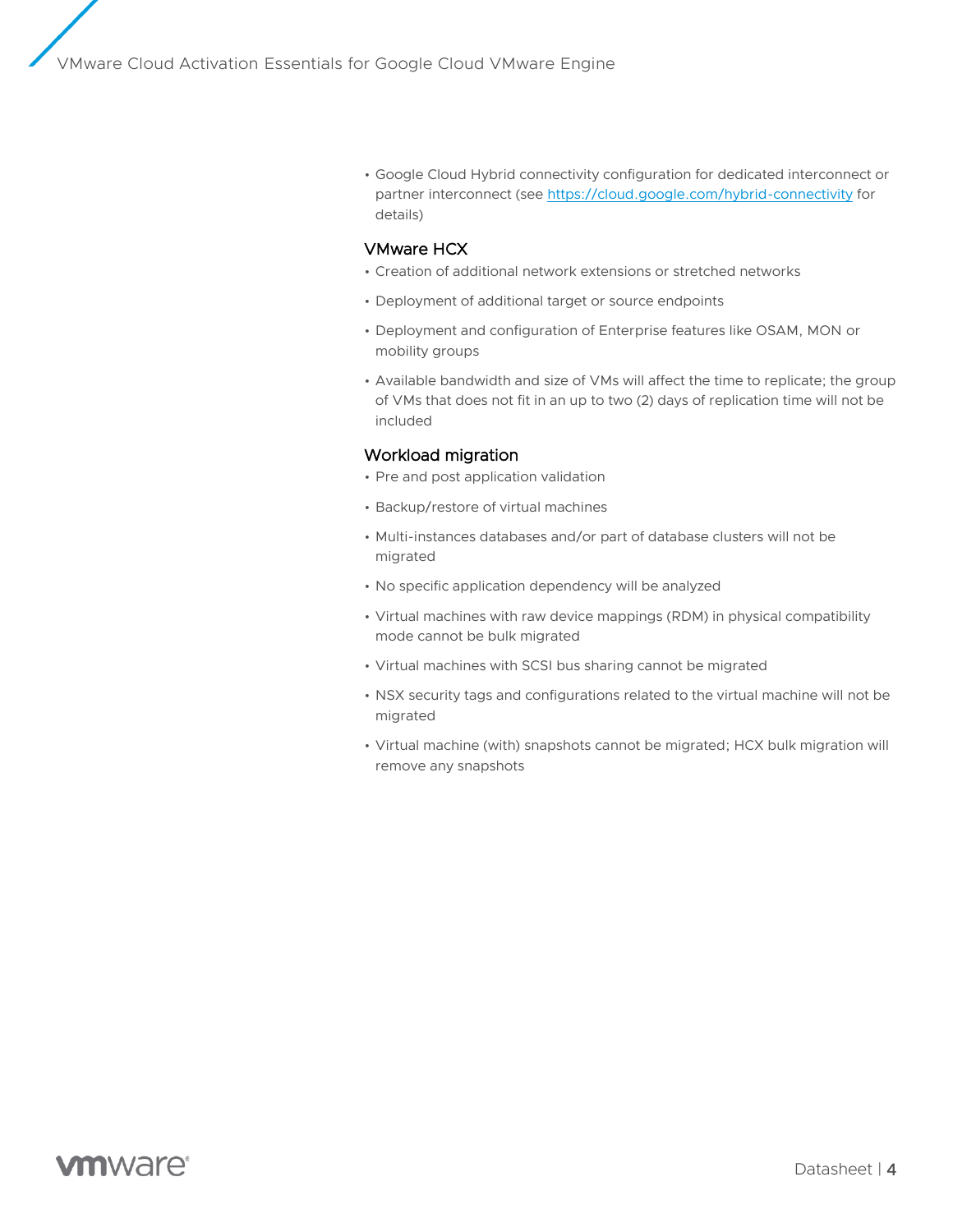### Estimated schedule

VMware estimates that the duration of this project will not exceed 1 week. VMware Professional Services will operate according to a schedule agreed to by both parties. Typically, professional services are performed during normal business hours and workdays (weekdays and non-holidays).

# Project activities

#### Phase 1: initiate

VMware hosts a project initiation call with key Customer and VMware stakeholders. Topics to be discussed include:

- Project business drivers, scope, and objectives
- Project deadlines, timelines, scheduling, and logistics
- Identification of key Customer team members who VMware will work with to accomplish the tasks defined in this data sheet
- Technology prerequisites necessary for a successful project, including review of the service checklist for the VMware solution
- Confirmation of team members and contact details will be exchanged to schedule the project kickoff meeting

Deliverables include:

• Initial pre-engagement call

#### Phase 2: plan

VMware leads a project kickoff meeting with Customer to assess prerequisite completion readiness, review the VMware architecture, and confirm project milestone dates.

The objectives of the meeting are as follows:

- Introducing the VMware team, roles, and responsibilities
- Describing the project goals, phases, and key dates
- Explaining the expected project results and deliverables
- Agreeing on communication and reporting process
- Validating the project expectations and clarifying roles and responsibilities

After Customer and VMware agree on project expectations, the VMware Project Manager and the Customer Project Manager work together on the detailed project plan.

Deliverables include:

- Project kickoff meeting minutes
- Activation services kickoff presentation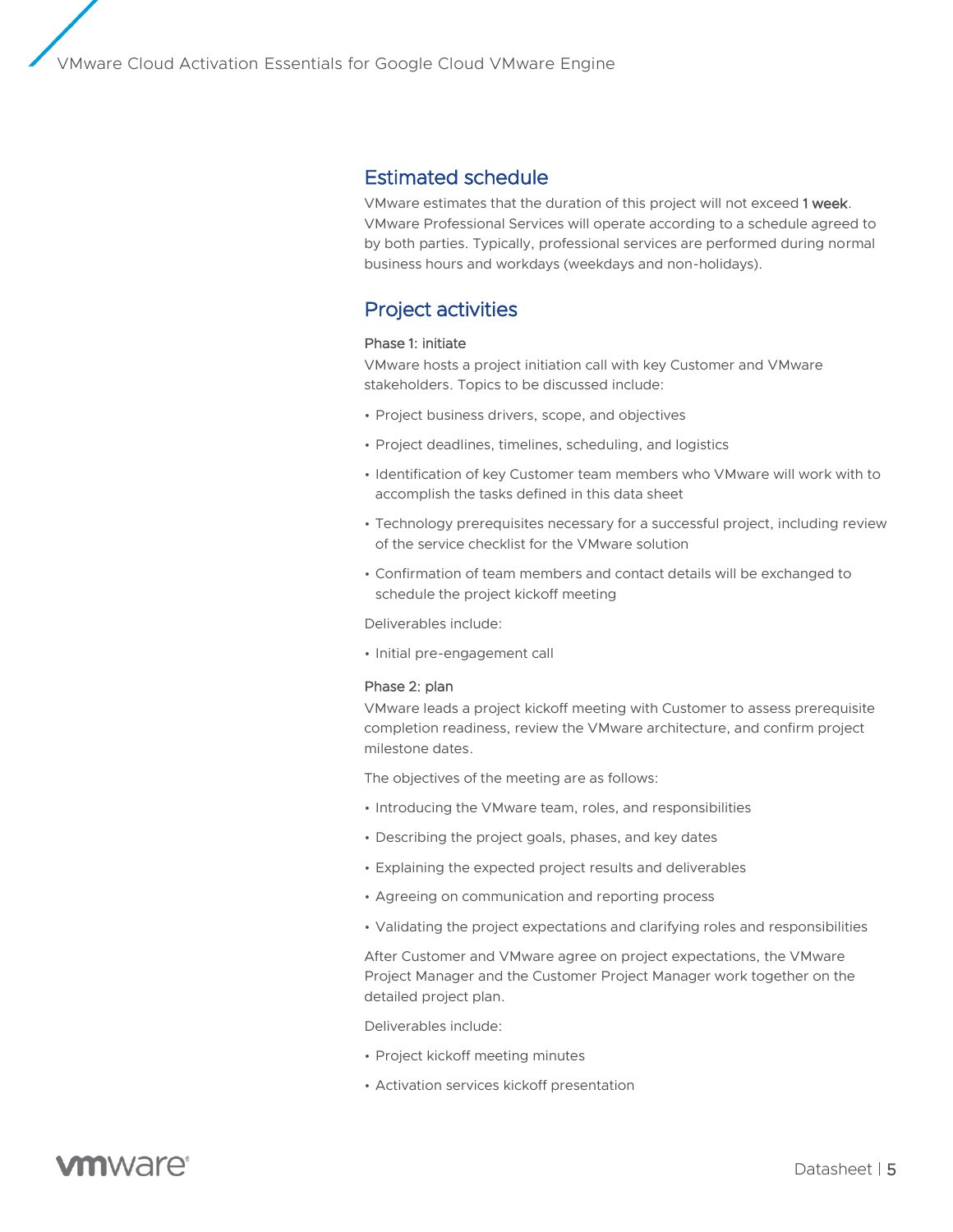• identification of VMs to be used for validation purposes.

### Phase 3: execute

The key activities for this phase are organized into Deploy and Knowledge Transfer subphases.

In the Deploy subphase VMware deploys, documents, and validates the technology components according to the specifics. VMware does the following:

- Installs and configures the VMware technologies according to the specifics
- Finalizes the configuration workbook
- Executes service component functional test validation

In the Knowledge Transfer subphase, VMware conducts knowledge transfer sessions covering the deployment procedures, and operations procedures relating to the technologies in the scope of this project. VMware does the following:

• Conducts up to two (2) hours of knowledge transfer sessions

#### Phase 4: close

VMware conducts a closure meeting of up to one (1) hour with the Customer covering project status, reviewing completions, next steps and how to engage with VMware and Google support.